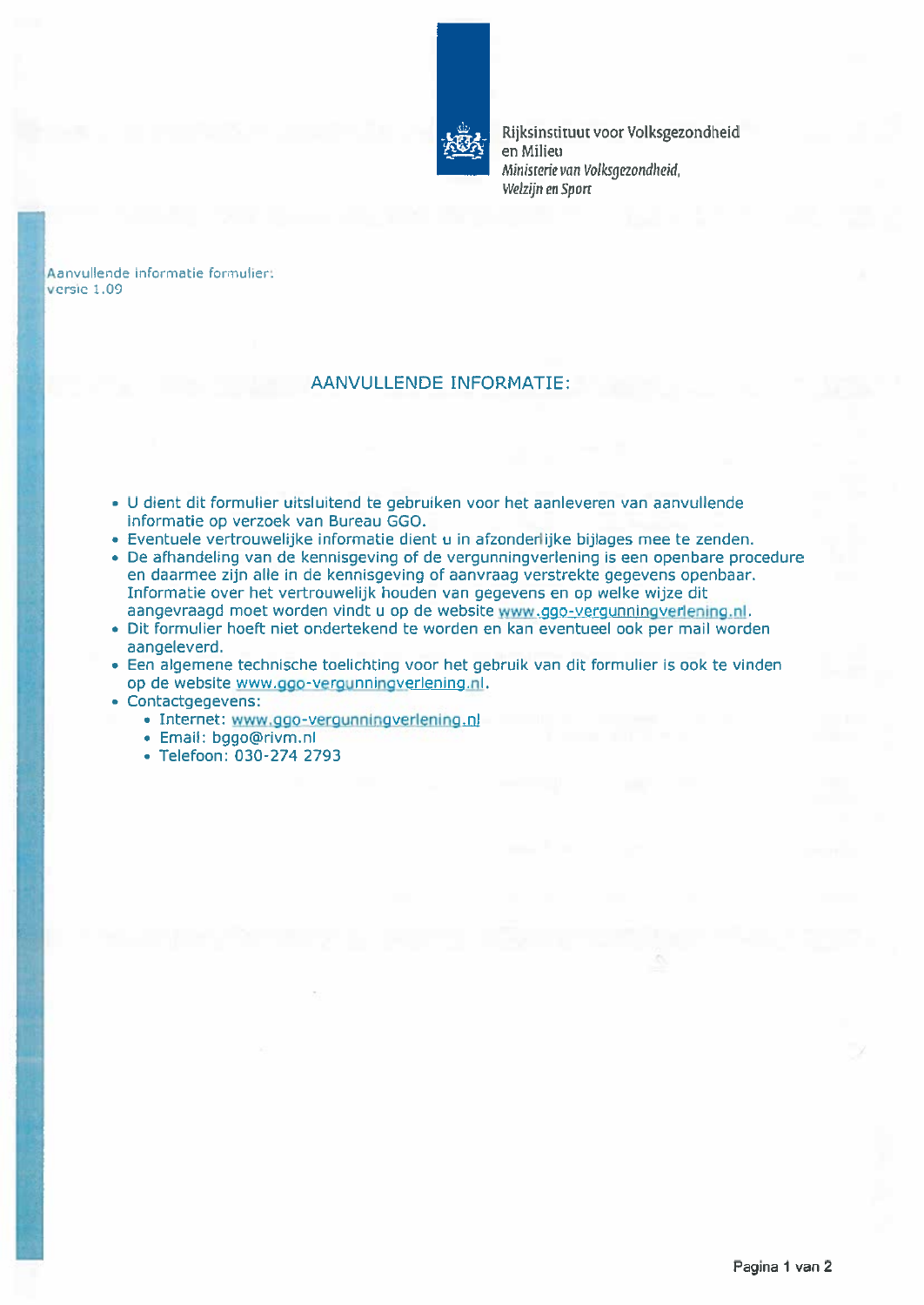# Aanvullende informatie formulier

|<br>|<br>|

|  | Dit formulier kan gebruikt worden om aanvullende informatie aan te leveren op verzoek van Bureau GGO.                                                                                                                                                                                                                                                                                                                                                                                                                                                                                                                                                                      |                                                                |                                                                                                                                                                                                                                  |
|--|----------------------------------------------------------------------------------------------------------------------------------------------------------------------------------------------------------------------------------------------------------------------------------------------------------------------------------------------------------------------------------------------------------------------------------------------------------------------------------------------------------------------------------------------------------------------------------------------------------------------------------------------------------------------------|----------------------------------------------------------------|----------------------------------------------------------------------------------------------------------------------------------------------------------------------------------------------------------------------------------|
|  | Subdossiernummer                                                                                                                                                                                                                                                                                                                                                                                                                                                                                                                                                                                                                                                           |                                                                |                                                                                                                                                                                                                                  |
|  |                                                                                                                                                                                                                                                                                                                                                                                                                                                                                                                                                                                                                                                                            |                                                                | Met subdossiernummer wordt een nummer in het volgende format bedoeld: IG 15-123_IIk-000 of IG 15-456_III-003.                                                                                                                    |
|  | Subdossiernummer:                                                                                                                                                                                                                                                                                                                                                                                                                                                                                                                                                                                                                                                          | IM-MV 17-006_000                                               |                                                                                                                                                                                                                                  |
|  | Verzoek tot aanvullende informatie                                                                                                                                                                                                                                                                                                                                                                                                                                                                                                                                                                                                                                         |                                                                |                                                                                                                                                                                                                                  |
|  | Op welke wijze is het verzoek tot aanvullende informatie ontvangen:                                                                                                                                                                                                                                                                                                                                                                                                                                                                                                                                                                                                        |                                                                |                                                                                                                                                                                                                                  |
|  | <b>⊙</b> Brief                                                                                                                                                                                                                                                                                                                                                                                                                                                                                                                                                                                                                                                             |                                                                |                                                                                                                                                                                                                                  |
|  | $O$ E-mail                                                                                                                                                                                                                                                                                                                                                                                                                                                                                                                                                                                                                                                                 |                                                                |                                                                                                                                                                                                                                  |
|  | Geef het kenmerk van de brief van Bureau GGO voor verzoek tot aanvullende informatie:                                                                                                                                                                                                                                                                                                                                                                                                                                                                                                                                                                                      |                                                                |                                                                                                                                                                                                                                  |
|  | <b>Brief kenmerk:</b>                                                                                                                                                                                                                                                                                                                                                                                                                                                                                                                                                                                                                                                      | IM-MV 17-006_000.vr.1                                          |                                                                                                                                                                                                                                  |
|  | <b>Aanvullende informatie</b>                                                                                                                                                                                                                                                                                                                                                                                                                                                                                                                                                                                                                                              |                                                                |                                                                                                                                                                                                                                  |
|  | Antwoord op de door Bureau GGO gestelde vragen:                                                                                                                                                                                                                                                                                                                                                                                                                                                                                                                                                                                                                            |                                                                |                                                                                                                                                                                                                                  |
|  | $\mathbf{1}$ .<br>aanvraag.                                                                                                                                                                                                                                                                                                                                                                                                                                                                                                                                                                                                                                                |                                                                | De afname van bloed/beenmerg vindt plaats op de patiënten vleugel Prinses Maxima Centrum, op dit moment nog<br>gevestigd in het Wilhelmina Kinderziekenhuis (onderdeel van UMC Utrecht). De afname maakt geen deel uit van de IM |
|  | De cellen worden buiten Nederland getransduceerd met de virale vector en komen later weer terug naar Nederland.<br>Ontvangst en opslag voor infusie zal plaats vinden in de Cel Therapie Faciliteit van het UMC Utrecht. Deze<br>werkzaamheden worden uitgevoerd onder IG 15-252. De gebruikte vector zal ik toevoegen aan deze erkenning.<br>Alle bloed en beenmerg afnames aansluitend aan de infusie worden uitgevoerd in het PMC.<br>Het bloed/beenmerg onderzoek vindt plaats in het UMC Utrecht en bij de Stichting Kinder Oncologie Nederland te Den<br>Haag. Deze laatste zal overigens vanaf half mei 2018 overgaan naar het nu te bouwen Prinses Maxima Centrum. |                                                                |                                                                                                                                                                                                                                  |
|  | 2.<br>Alle kinderen die in Nederland zullen worden behandeld zullen in het Prinses Maxima Centrum worden behandeld, dus<br>alle 200.<br>3.<br>Alle afval dat in aanraking is geweest met het gen product wordt afgevoerd als SZA afval zoals beschreven in "Safety<br>regulations for gene therapy PMC".(zie bijlage 1)                                                                                                                                                                                                                                                                                                                                                    |                                                                |                                                                                                                                                                                                                                  |
|  |                                                                                                                                                                                                                                                                                                                                                                                                                                                                                                                                                                                                                                                                            |                                                                |                                                                                                                                                                                                                                  |
|  | 4.<br>Zowel voor A5.5 als voor A5.9 willen we verwijzen naar de "Safety regulations for gene therapy PMC". Deze vervangt de<br>genoemde procedures.                                                                                                                                                                                                                                                                                                                                                                                                                                                                                                                        |                                                                |                                                                                                                                                                                                                                  |
|  | 5.<br>De verwijzing naar bijlage 8 is aangepast naar Appendix 10.                                                                                                                                                                                                                                                                                                                                                                                                                                                                                                                                                                                                          |                                                                |                                                                                                                                                                                                                                  |
|  | 6.<br>Procedure naam is "Autologe SCT reinfusie Verpleegkundig". (zie bijlage 2)                                                                                                                                                                                                                                                                                                                                                                                                                                                                                                                                                                                           |                                                                |                                                                                                                                                                                                                                  |
|  | <b>Bijlages</b>                                                                                                                                                                                                                                                                                                                                                                                                                                                                                                                                                                                                                                                            |                                                                |                                                                                                                                                                                                                                  |
|  | 2<br>Aantal bijlages                                                                                                                                                                                                                                                                                                                                                                                                                                                                                                                                                                                                                                                       |                                                                |                                                                                                                                                                                                                                  |
|  |                                                                                                                                                                                                                                                                                                                                                                                                                                                                                                                                                                                                                                                                            | Bevat(ten) de aangeleverde bijlage(s) vertrouwelijke gegevens? |                                                                                                                                                                                                                                  |
|  | $O$ Ja                                                                                                                                                                                                                                                                                                                                                                                                                                                                                                                                                                                                                                                                     |                                                                |                                                                                                                                                                                                                                  |
|  | <b>Q</b> Nee                                                                                                                                                                                                                                                                                                                                                                                                                                                                                                                                                                                                                                                               |                                                                |                                                                                                                                                                                                                                  |
|  |                                                                                                                                                                                                                                                                                                                                                                                                                                                                                                                                                                                                                                                                            |                                                                |                                                                                                                                                                                                                                  |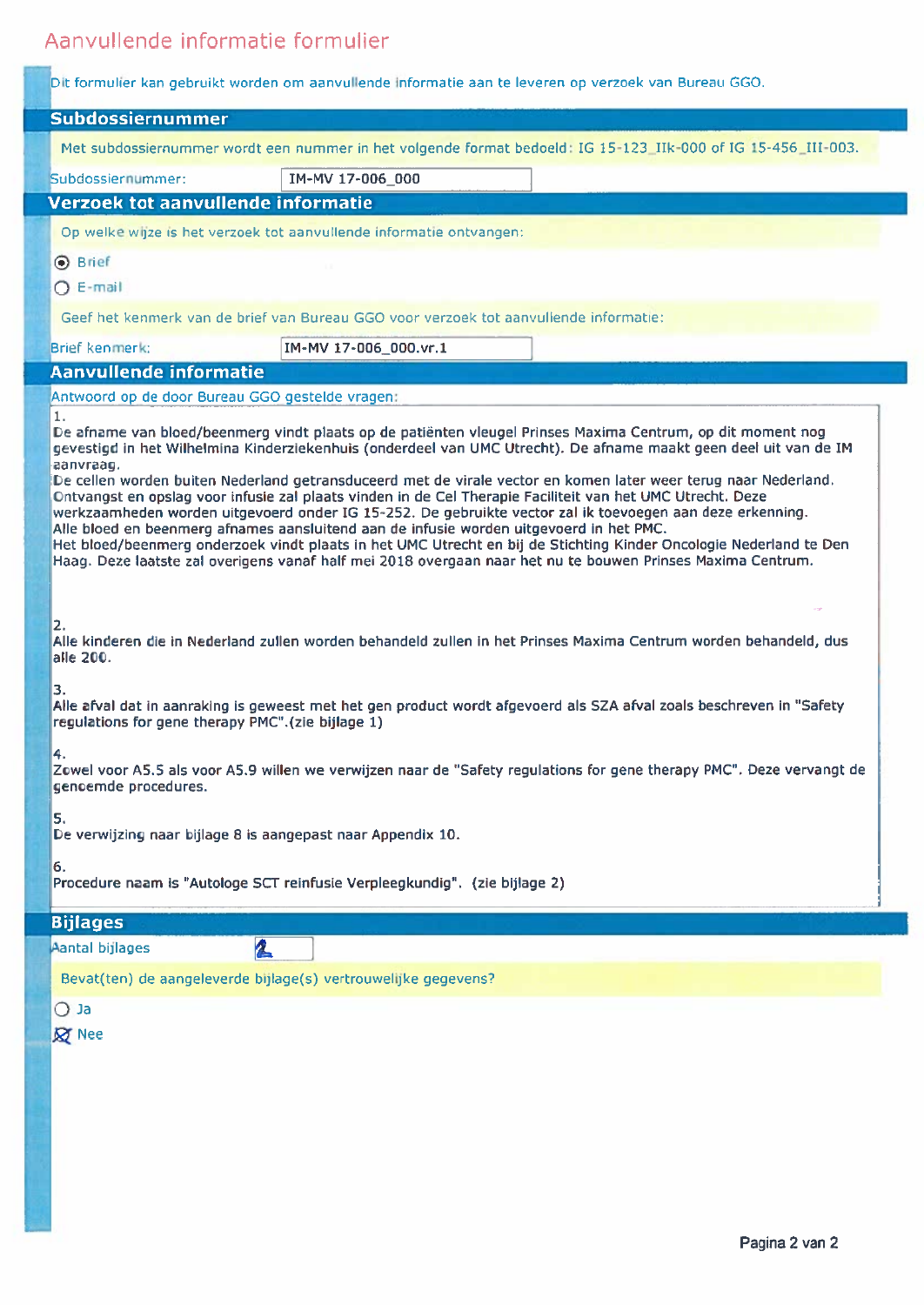# Safety regulations for gene therapy PMC IM-MV 17-006.

## General introduction.

In gene therapy viral vectors, bacterial vectors, genetically modified celis or naked DNA are used. In in vivo therapy a gene system (gene <sup>+</sup> vector) is directly administrated to the patient. In invitro therapy the cells are isolated from the patient, modified in the laboratory and later administrated to the patient. These regulations do not hold for therapy with naked DNA.

 $15$ ijlage  $1$ 

### Risks.

The greatest risk of release and spreading of the gmo material is on the moment of administration. During the administration aerosols can arise and there is a risk of a spill or <sup>a</sup> needle stick injury. Another risk is the chance that the gene of interest is not only delivered to the target cells, but also to cells and organs like germline cells. Spreading via excrements is also possible, known as shedding. The viral vectors that are used are modified in such <sup>a</sup> way that in principle they are no longer capable to increase. So the risk of spreading is extremely low, but cannot be excluded. So if possible, patients will be tested for the presence of wild type virus to exclude the risk on recombination that could result in a replication competent virus. Measurements to avoid spreading are partly determined by the method of administration, location of administration, vector type, spreading through the body and the secretion.

| Receipt and storage | Dewar with the transduced cells is<br>delivered to room F03.712 of the CTF.<br>Infusion bag with transduced cells is<br>stored in liquid nitrogen in room<br>F03.408 of the Cell Therapy Facility<br>under responsibility of the pharmacy.<br>Storage of the gmo according to<br>appendix 10 of the Settlement GMO.<br>• In case of ML-II classified material<br>there has to be a biohazard sign on the<br>freezer.<br>• On the basis of the Law on provision of<br>medicines the pharmacy is responsible<br>for the registration and storage of<br>materials that are administrated to<br>patients. |
|---------------------|-------------------------------------------------------------------------------------------------------------------------------------------------------------------------------------------------------------------------------------------------------------------------------------------------------------------------------------------------------------------------------------------------------------------------------------------------------------------------------------------------------------------------------------------------------------------------------------------------------|
|                     |                                                                                                                                                                                                                                                                                                                                                                                                                                                                                                                                                                                                       |

## Receipt. Storage and transport of viral material.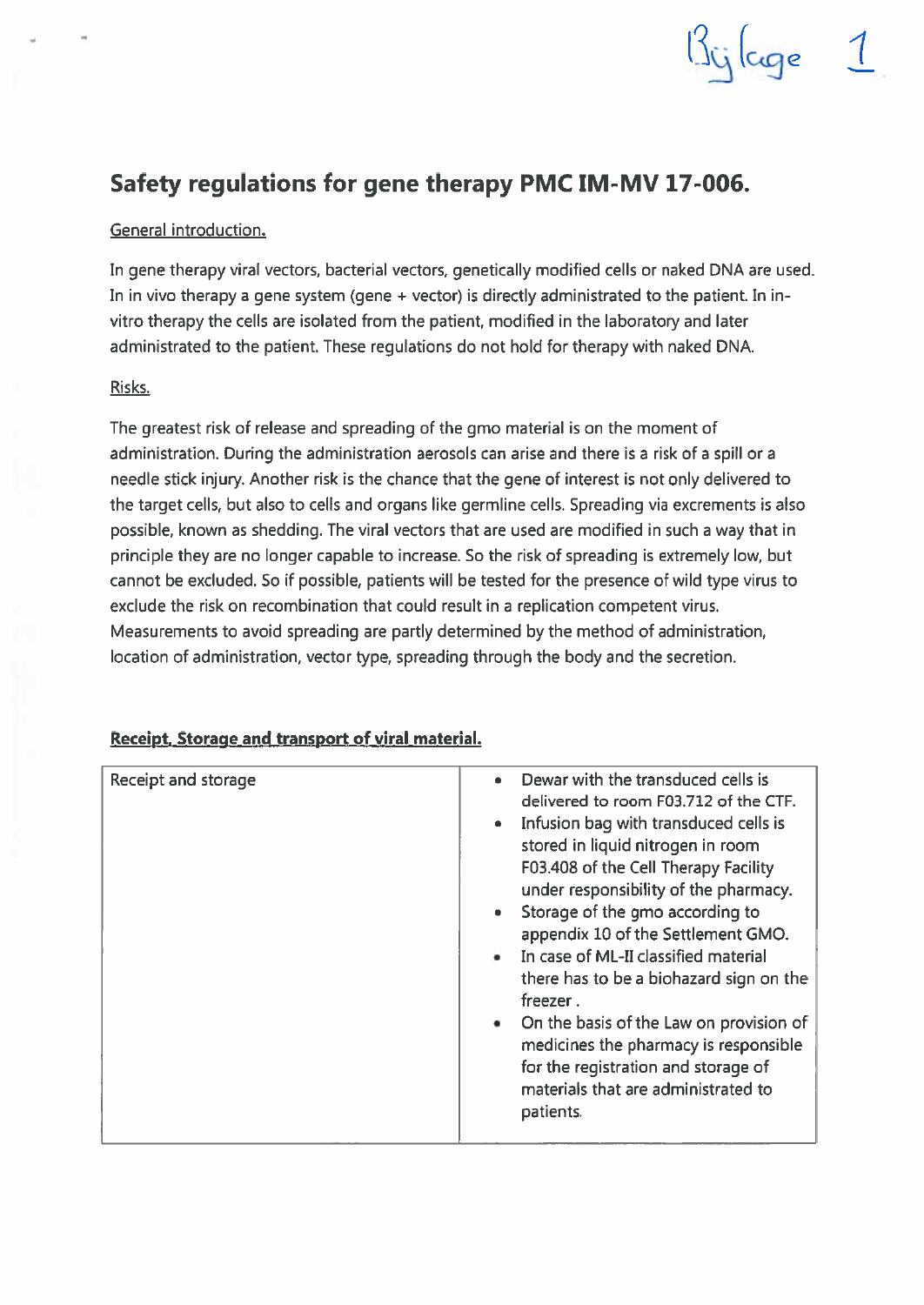| Transport   | Transport of the transduced cells takes<br>$\bullet$<br>place in a closed, break free and leak<br>proof container. On the outside there<br>has to be an biohazard sign.<br>The outside of the container has to be<br>disinfected before it leaves the CTF.                                                                                                                                                                                                           |
|-------------|----------------------------------------------------------------------------------------------------------------------------------------------------------------------------------------------------------------------------------------------------------------------------------------------------------------------------------------------------------------------------------------------------------------------------------------------------------------------|
| Preparation | Thawing of infusion bag takes place in<br>$\bullet$<br>a water bath in the patient room by a<br>CTF technician.<br>Connecting the infusion bag to the<br>infusion tube by the CTF technician.<br>Connecting the tube to the PICC line<br>by the doctor/nurse.<br>The empty infusion bag and other<br>contaminated materials are removed<br>as SZA waste in the yellow waste<br>container with a gmo sticker.<br>This process has to be registered in the<br>logbook. |

## The patient room.

| <b>Access</b> | The patient room consist of a single<br>۰<br>room with a washroom annexe.<br>Next to the access door is a<br>$\bullet$<br>notification that the access is restricted<br>to authorized persons.                                                                                                                                 |
|---------------|--------------------------------------------------------------------------------------------------------------------------------------------------------------------------------------------------------------------------------------------------------------------------------------------------------------------------------|
| <b>Stocks</b> | All requirements for the nursing have<br>to be present in the room.<br>• For cleaning and disinfection the<br>following materials have to be in the<br>room: ethanol 70%, small and big<br>absorbent tissues.<br>• All contaminated materials are<br>removed as SZA waste in the yellow<br>waste container with a GMO sticker. |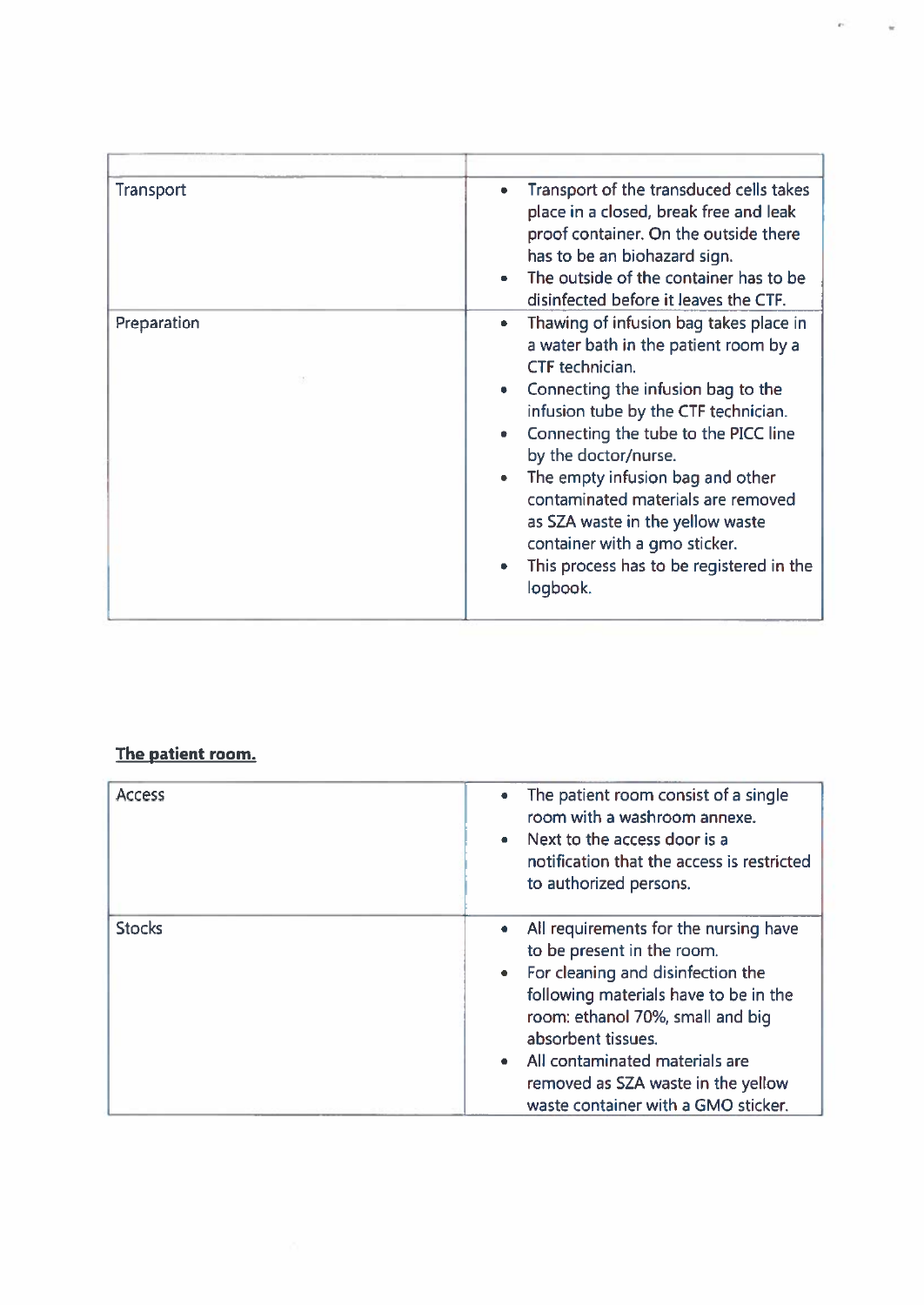## Moment of administration.

 $\overline{1}$ 

| In general                                                                                                                                                                                                     | The administration of the cells takes<br>place in the patient room.<br>Transport of the infusion from the CTF<br>to the patient room in the regulative<br>container. As an alternative the cells<br>are transported in the container to the<br>patient room and added to the<br>infusion.                                                                                                                                                             |
|----------------------------------------------------------------------------------------------------------------------------------------------------------------------------------------------------------------|-------------------------------------------------------------------------------------------------------------------------------------------------------------------------------------------------------------------------------------------------------------------------------------------------------------------------------------------------------------------------------------------------------------------------------------------------------|
| <b>Stocks</b>                                                                                                                                                                                                  | Next to the previously materials:<br>$\bullet$<br>protective clothing, gloves, napkins.                                                                                                                                                                                                                                                                                                                                                               |
| Administration of the cells takes place by a<br>closed system. Release of cells in the room can<br>occur in case of a incident. To avoid further<br>spreading of the cells, take the following<br>measurements | At the moment of administration as<br>$\bullet$<br>few as possible people are in the room.<br>On the body of the patient the area<br>۰<br>around the administration location is<br>covered with an absorbent napkin.<br>The standard matrass and pillow are<br>covered with a plastic slipcover to<br>avoid contamination in case of a spill.<br>The doctor or nurse practitioner wears<br>a protecting coat and gloves during<br>the administration. |
| Administration                                                                                                                                                                                                 | The administration of the cells is done<br>$\bullet$<br>by infusion.<br>After the administration the area<br>around the infusion spot is disinfected<br>with 70% ethanol or the like.                                                                                                                                                                                                                                                                 |
| Measurements in case of a spill on the skin,<br>the bed or on the floor.                                                                                                                                       | Putt on gloves.<br>۰<br>Collect the spill with a tissue soaked in<br>70% ethanol.<br>Collect the tissues in the SZA<br>container.<br>Clean the spot with ethanol 70%.<br>۰<br>Putt the gloves in the SZA container.<br>۰<br>Disinfect the hands with hand alcohol<br>and wash carefully with water and<br>soap.<br>If the bed sheets are contaminated<br>collect them in the SZA container.                                                           |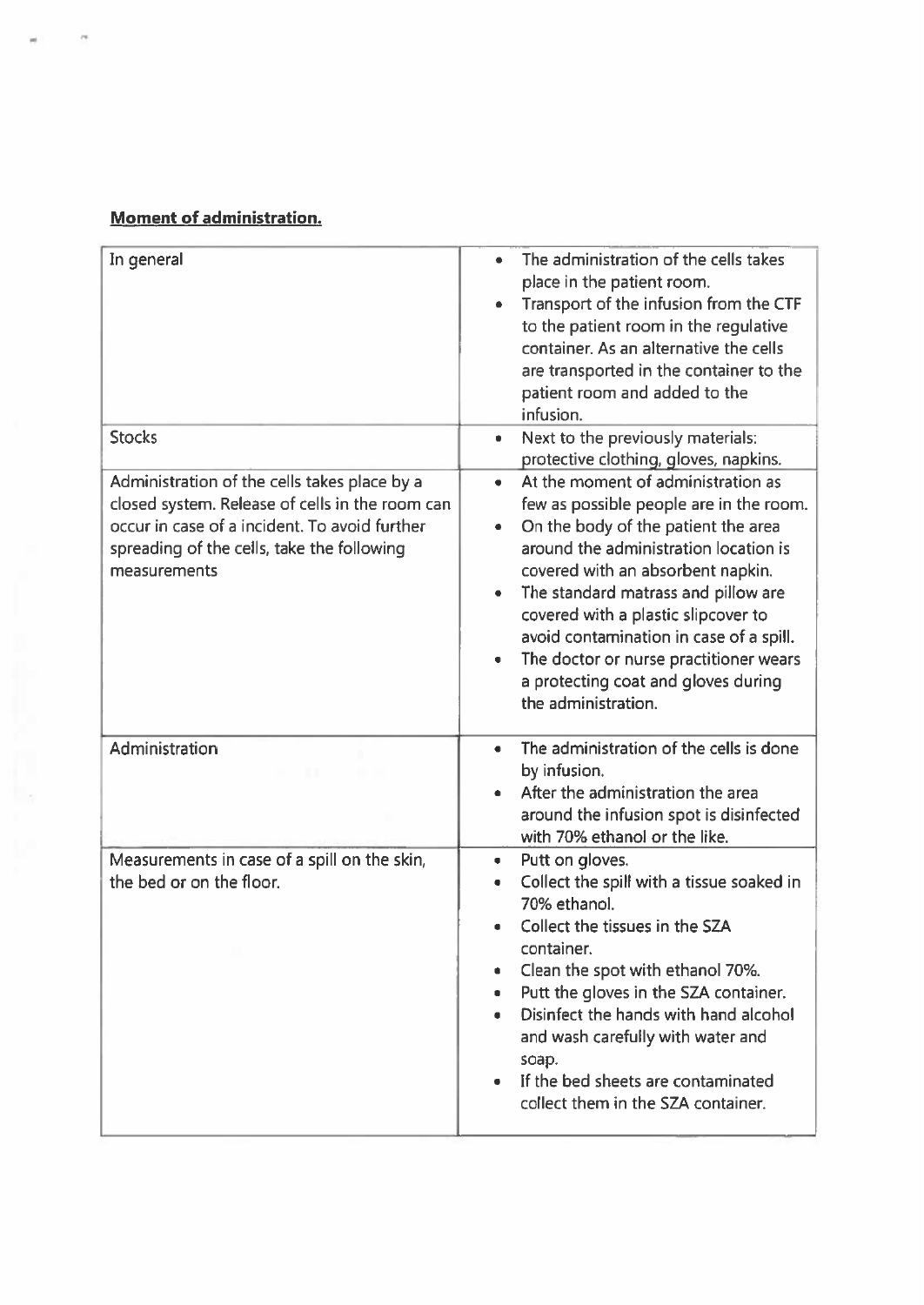| Needle stick injury           | Let the wound bleed, scrub the wound<br>$\bullet$<br>under the water crane and disinfect<br>with 70% alcohol.<br>Contact the occupational physician.<br>$\bullet$                                                                                                                                                                                         |
|-------------------------------|-----------------------------------------------------------------------------------------------------------------------------------------------------------------------------------------------------------------------------------------------------------------------------------------------------------------------------------------------------------|
| Removal of contaminated waste | Disinfect the used transport container<br>$\bullet$<br>with Stafilex followed by 70% ethanol.<br>• Putt all the waste that has been in<br>contact with the cells in the SZA<br>container.<br>• Spray the outside of the SZA container<br>with ethanol 70% before they leave the<br>room.<br>Transport the container to the waste<br>$\bullet$<br>station. |

χý.

 $\mathbf{p}_i$ 

## Hospitalization.

| In general               | All involved personnel should take<br>٠<br>notice of the nature of the micro-<br>organism and the possible risks.                                                                                                                                                                                                                                                                       |
|--------------------------|-----------------------------------------------------------------------------------------------------------------------------------------------------------------------------------------------------------------------------------------------------------------------------------------------------------------------------------------------------------------------------------------|
| Contact with the patient | In case of direct contact with the<br>٠<br>patient wear a protective coat and<br>gloves.                                                                                                                                                                                                                                                                                                |
| Hand hygiene             | In case of contact with a potential<br>$\bullet$<br>contaminated area, take of the gloves<br>in the room and put them in the SZA<br>container. Afterwards disinfect hands.<br>Leave the protected coat in the room.<br>$\bullet$<br>Wearing the gloves never touch things<br>٠<br>as status, phone, doorknob, write stuff<br>and similar. Otherwise disinfect them<br>with 70% ethanol. |
| Leaving the patient room | Take of the gloves in the room and put<br>۰<br>them in the SZA container.                                                                                                                                                                                                                                                                                                               |
| <b>Excreta</b>           | During the hospitalization faeces and<br>٠<br>urine can be discharged via the<br>washroom. Afterwards wash hands<br>with water and soap.<br>If a bedpan is used, clean the outside<br>۰<br>with Stafilex and wash in the flusher on<br>90 degrees.<br>Intercept sputum or vomit in a sputum<br>$\bullet$<br>pot with lid. Discharge the pot in the                                      |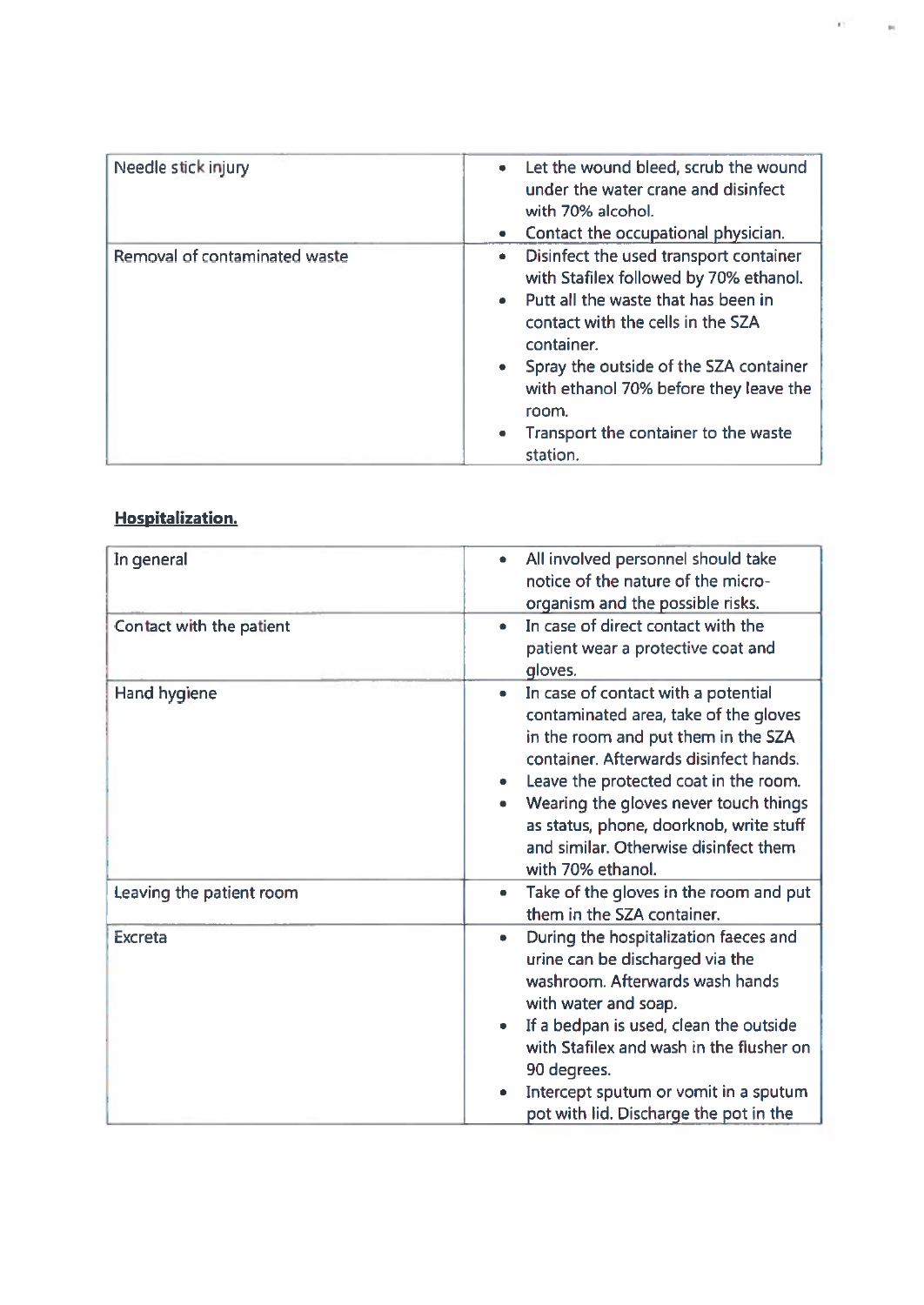|                                                   | SZA container. Collect contaminated<br>linen in a SZA container.                                                                                                                                                                             |
|---------------------------------------------------|----------------------------------------------------------------------------------------------------------------------------------------------------------------------------------------------------------------------------------------------|
| <b>Visitors</b>                                   | • Visit is restricted and they have to<br>report to the nurse for instruction.                                                                                                                                                               |
| Transport of the patient                          | Transport of the patient in consultation<br>$\bullet$<br>with the doctor.                                                                                                                                                                    |
| Cleaning procedure at the end of the<br>treatment | • Remove the biohazard sign and the<br>notification from the door.<br>Discharge all the waste in the proper<br>$\bullet$<br>way.<br>Disinfection and cleaning of the room<br>$\bullet$<br>according to the rules of the<br>housekeeping PMC. |

## Additional examinations outside the patient room

0

| In general             | • The patient is the last in the planning<br>of the day.<br>The patient has to go direct to the<br>$\bullet$<br>room and should not be in a waiting<br>area. |
|------------------------|--------------------------------------------------------------------------------------------------------------------------------------------------------------|
| <b>Staff</b>           | • Staff has to wear a protective coat and<br>gloves.                                                                                                         |
| <b>Treatment table</b> | • Afterwards the table is disinfected with<br>chloride 1000 ppm.                                                                                             |
| Waste                  | If there is waste it should be treated as<br>$\bullet$<br>gmo waste.                                                                                         |

## Measures for laboratory research of patient materials

- Transport the patient material in <sup>a</sup> closed, shatterproof and leak free container.
- In case of ML-II classified material there has to be a biohazard sign on the outside of the container.
- Never use pneumatic post to send patient materials.
- Patient materials should be discharged as SZA waste.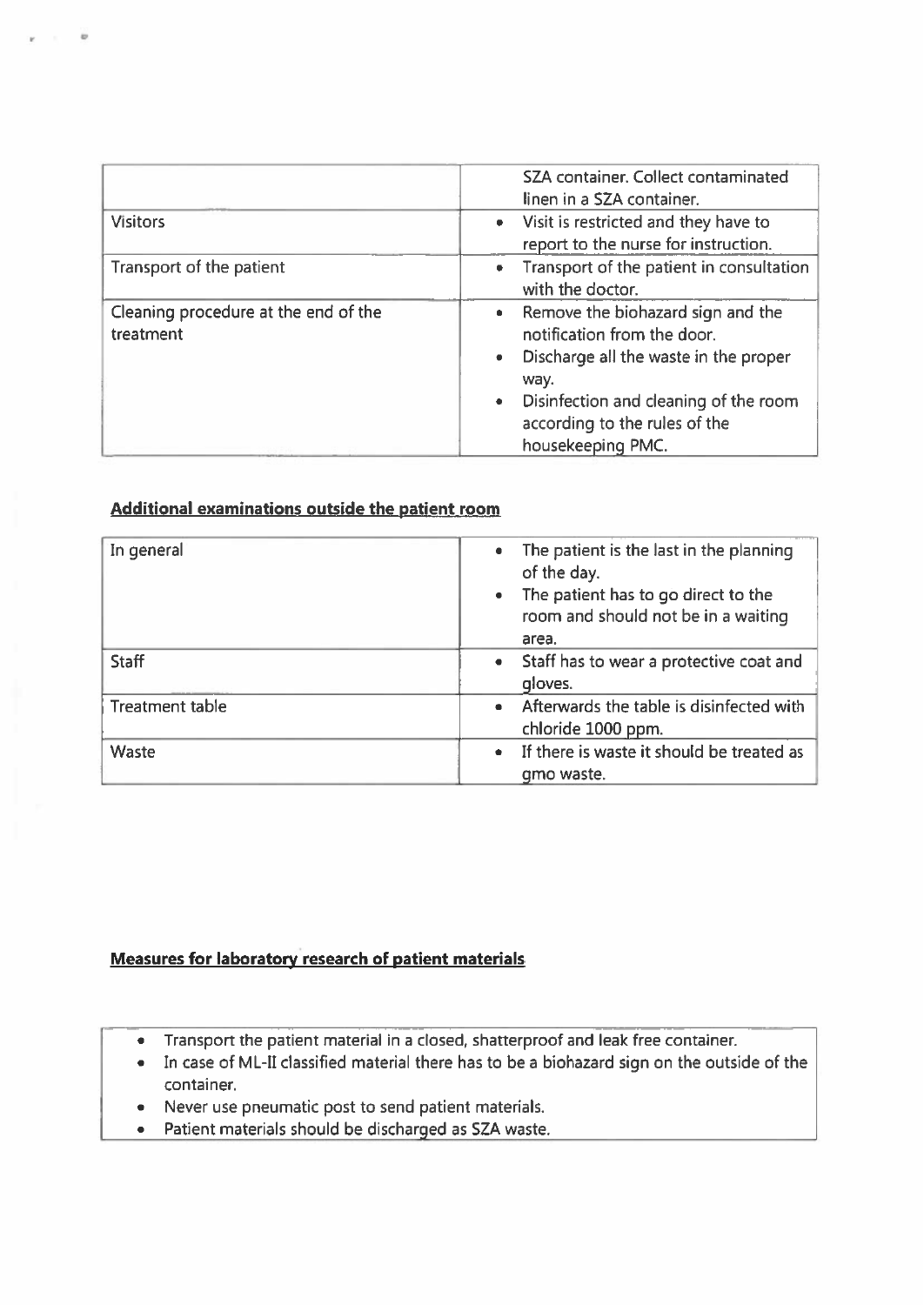- Disinfect all materials that have been in contact with the patient material.<br>• Clean the workplace afterwards with a disinfectant.
- Clean the workplace afterwards with a disinfectant.

Source: Gene therapy; Werkgroep Infectie Preventie, revision June 201

Version 4/1-2018  $\ddot{\phantom{0}}$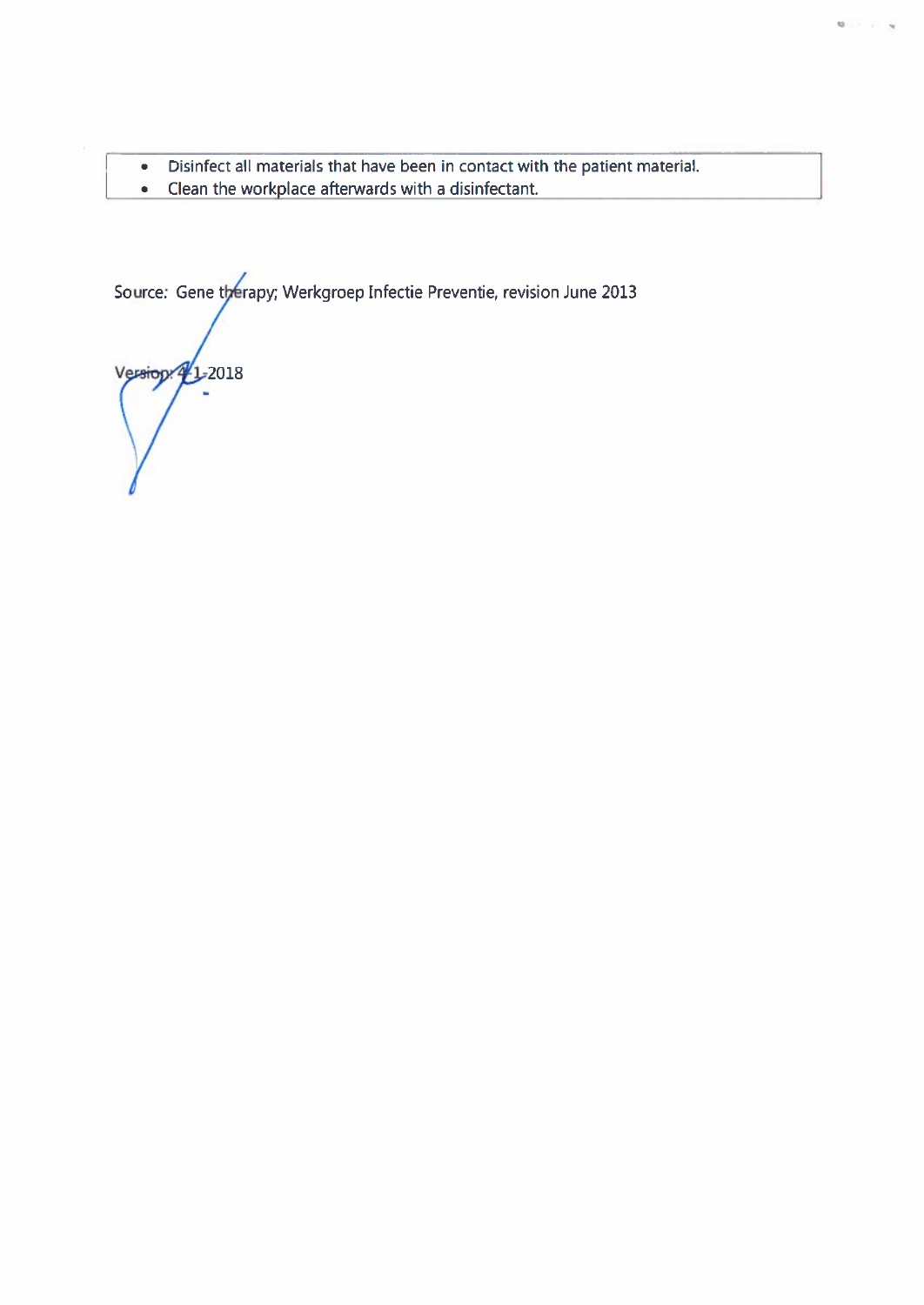$\lg$  ( $c_g$ e 2.

| $\vert$ Titel: | Autologe SCT reinfusie Verpleegkundig |
|----------------|---------------------------------------|
| $ $ Versie:    |                                       |

## Algemeen

ŕ

 $\omega_{\rm{eff}}$ 

Publicatiedatum: 15-12-2017

Wijzigingen ten opzichte van vorige versie:

Overigen

| Documentnummer:                                                                                                                                                                                                                                                                                                                                                                                                                                                                                                                                                                                                                                                                                                                                                                                                                                                                                                                                                                                                                                                                                                                                                                                                                                                                                                                                                                                                                                                                                                                                                                                                                                                                                    | 07222                                                                                                   |
|----------------------------------------------------------------------------------------------------------------------------------------------------------------------------------------------------------------------------------------------------------------------------------------------------------------------------------------------------------------------------------------------------------------------------------------------------------------------------------------------------------------------------------------------------------------------------------------------------------------------------------------------------------------------------------------------------------------------------------------------------------------------------------------------------------------------------------------------------------------------------------------------------------------------------------------------------------------------------------------------------------------------------------------------------------------------------------------------------------------------------------------------------------------------------------------------------------------------------------------------------------------------------------------------------------------------------------------------------------------------------------------------------------------------------------------------------------------------------------------------------------------------------------------------------------------------------------------------------------------------------------------------------------------------------------------------------|---------------------------------------------------------------------------------------------------------|
| Prinses Máxima Centrum:                                                                                                                                                                                                                                                                                                                                                                                                                                                                                                                                                                                                                                                                                                                                                                                                                                                                                                                                                                                                                                                                                                                                                                                                                                                                                                                                                                                                                                                                                                                                                                                                                                                                            | • PMC - Autologe SCT<br>· PMC - Verpleegkundig                                                          |
| <b>Hyperlinks</b><br><b>Uitgaand</b>                                                                                                                                                                                                                                                                                                                                                                                                                                                                                                                                                                                                                                                                                                                                                                                                                                                                                                                                                                                                                                                                                                                                                                                                                                                                                                                                                                                                                                                                                                                                                                                                                                                               |                                                                                                         |
| <b>Uitgaande hyperlinks:</b>                                                                                                                                                                                                                                                                                                                                                                                                                                                                                                                                                                                                                                                                                                                                                                                                                                                                                                                                                                                                                                                                                                                                                                                                                                                                                                                                                                                                                                                                                                                                                                                                                                                                       |                                                                                                         |
| Verwijzing naar webpagina<br>'https://richtlijn.mijnumc.nl/Zorg/Divisies/Kinderen/verpleegkundig/Documents/ARBO-Hygiene-<br>adviezen.doc'<br>Verwijzing naar webpagina<br>'https://richtlijn.mijnumc.nl/Zorg/Divisies/Kinderen/verpleegkundig/Paginas/Infuuskatheter-<br>toedieningen.aspx'<br>Verwijzing naar webpagina 'https://richtlijn.mijnumc.nl/JCI/Documentatie/Paginas/Handhygiene.aspx'<br>Verwijzing naar webpagina<br>'https://richtlijn.mijnumc.nl/Medisch/Divisies/Kinderen/Medisch/Paginas/Rescue-medicatie-standaard-<br>doseerschema-Algemene-pediatrie.aspx'<br>Verwijzing naar webpagina 'http://infoland/iProva/Management/LinkLoader.aspx?ID=18538BCD-<br>D5E5-471C-8AE3-F3E627A06075'<br>Verwijzing naar webpagina 'https://richtlijn.mijnumc.nl/Bedrijfsvoerend/Divisies/Paginas/Instructies-<br>afvalscheiding.aspx'<br>Verwijzing naar webpagina 'https://richtlijn.mijnumc.nl/Zorg/UMC-<br>breed/Infectiepreventie/Paginas/Reiniging-en-desinfectie---beleid.aspx'<br>Verwijzing naar webpagina<br>'https://richtlijn.mijnumc.nl/Zorg/Divisies/Kinderen/verpleegkundig/Paginas/HSCT-patiënt-<br>hematopoïetisch-celproduct-toedienen.aspx'<br>Verwijzing naar webpagina<br>https://richtlijn.mijnumc.nl/Zorg/Divisies/Kinderen/verpleegkundig/Documents/Medicijntoedienen-<br>algemeen-bijlage-medicatieberekening.doc'<br>Verwijzing naar webpagina<br>rebreathing-masker.aspx'<br>Verwijzing naar webpagina<br>'https://richtlijn.mijnumc.nl/Zorg/Divisies/Kinderen/verpleegkundig/Documents/Sedatie-bijlage-<br>inhoudnoodkoffertje.doc'<br>Verwijzing naar webpagina<br>https://richtlijn.mijnumc.nl/Zorg/Divisies/Kinderen/verpleegkundig/Paginas/Beademen-met-een- | 'https://richtlijn.mijnumc.nl/Zorg/Divisies/Kinderen/verpleegkundig/Paginas/Zuurstof-toedienen-via-non- |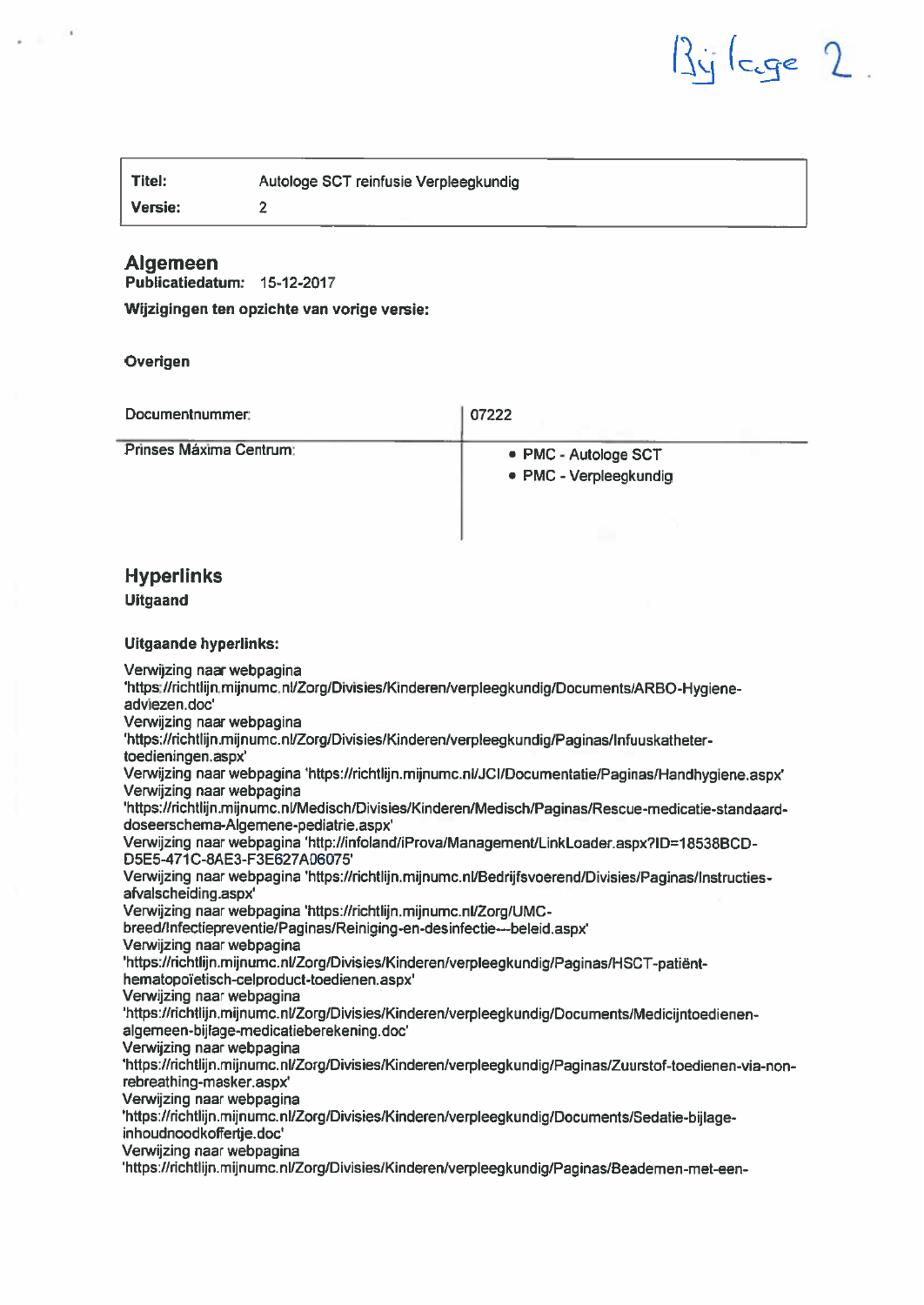masker-en-ballon.aspx' Verwijzing naar webpagina<br>'https://richtlijn.mijnumc.nl/Medisch/Divisies/Kinderen/Medisch/Documents/Indicatie%20bewakingslijst-Algemene-pediatrie.doc' Verwijzing naar webpagina 'http://infoland/iProva/Management/LinkLoader.aspx?ID=AF5FACDD-9294-403A-9D06-3D9AFFG1 5B57' Document "Patiëntenidentificatie" Document "SOP -Procedure Autologe SCT lieslijn verwijderen" Document "SOP - Procedure Stamcelaferese voorbereiding" Document "SOP - Procedure Autologe SCT aferese en opslag"

Logo PMC



**Titel** 

Autologe SCT reinfusie Verpleegkundig

Documentcode

07222

JCI en/of JACIE Norm

## Omschrijving

Via een CVL worden er autologe hematopoïetische stamcellen toedienen. Deze stamcellen zijn eerder verkregen uit beenmerg of via aferese na beenmergstimulatie.

Bevoegdheid

Voorbehouden handeling: (kinder)verpleegkundige is functioneel zelfstandig bevoegd.

Doel

Op de juiste wijze toedienen van autologe hematopoïelische stamcellen.

Indicatie

Autologe SCT

Contra-indicatie

**Complicaties** 

-DMSO reactie

De autologe hematopoïetische stamoellen worden bewaard in het conserveringsmiddel DM50. Bij reinfusie kunnen patiënten een allergische reactie hierop ontwikkelen. Uit voorzorg wordt er standaard clemastine gegeven. De DM50 kan klachten geven als hoofdpijn, misselijkheid. darmkrampen, kortademigheid, hypertensie en hartritmestoornissen (met name bradycardie).

Reinfusie van autologe stamcellen

Ten gevolge van de reinfusie van de autologe stamcellen kunnen er meerdere complicaties optreden: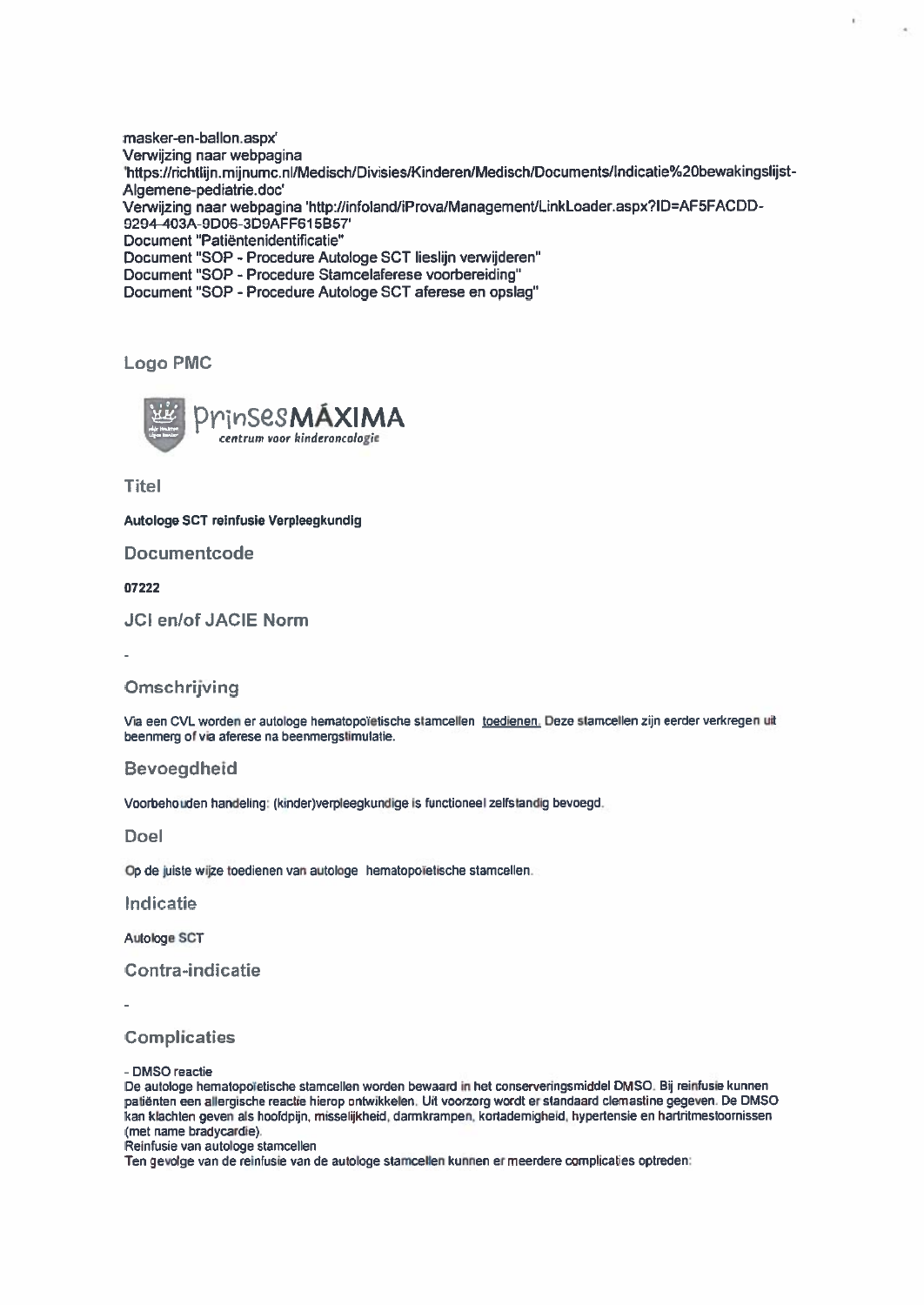#### 1. Knoflookgeur

Tijdens het ontddoien en toedienen van de hematopoetische stamcellen ontstaat vaak een typische, knoflookachtige geur. Deze ontstaat door het conserveringsmiddel DMSG. Na ongeveer <sup>2</sup> dagen na reinfusie verdwijnt deze geur. 2. Hematurie (rode urine)

Bij reinfusie kunnen er kapotte erythroyten aanwezig zijn/ ontstaan in het transplantaat, hierdoor kan de patient een<br>typische rood verkleurde urine krijgen.

3. Longembolie<br>In de opgeslagen autologe stamcellen kunnen in het beenmerg transplantaat nog veldeeltjes achtergebleven zijn. Bij vrijkomen van deze vetdeeltjes in de bloedbaan kunnen deze migreren en leiden tot obstructie in de long. Hierbij kan de patient een pijnlijk gevoel op de borst en acute en teonemende benauwdheid ervaren.

#### Voorbereiding

Informeer patiënt en ouders over de handeling en bereid hen daarop voor. Identificeer de patiënt volgens protocol en<br>check eventuele overgevoeligheid en allergieën.

Zorg dat alle benodigdheden voor toediening aanwezig zijn op de kamer van patiënt.

Benodigdheden voor toediening:

- Clemastine (tavegil) (volgens SGP 092 Premedicatie infusie celproducten TC en HPC) is afgesproken in het elektronisch patiënten dossier (EPO).
- NaCI 0.9% 250m1
- Standaard infuussysteem <sup>+</sup> naaldloos koppelsysteem
- Braun volumetrische pomp (Ter regulatie van de inloopsnelheid van de autologe stamcellen)
- Ambu-koffer + mayotube
- Noodmedicatie box
- 1. De arts zorgt dat in het elektronische patiëntendossier een MC staat voor Clemastine (Tavegil) <sup>+</sup> hydrocortison. welke arts verantwoordelijk is voor patiënt met telefoonnummer en hoe laat het CTF komt voor reinfusie met de stamcellen. Indien er sprake is van een calamiteit maakt men gebruik van het formulier standaard rescue medicatie qua<br>hoeveelheden van medicatie welke in de noodkoffer zit.

Bij aankomst celproducUstamcellen op de afdeling controleert de arts dit celproduct en tekent voor ontvangst.

Dien 10 minuten voor start van de reinfusie, van de stamcellen, de clemastine (tavegil) toe en flush daarna met NaCl 0.9%.

Sluit patiënt aan op de monitor en saturatiemeter.

#### Benodigdheden

Voor toediening

- Clemastine (Tavegil®) <sup>+</sup> medicatie opdracht (MO)
- zakje met stamcellen
- NaCl 0,9% 250 ml
- standaard infuussysteem met 200 micronfilter
- naaldloos koppelsysteem (Proset infusion®)
- Braun® volumetrische infuuspomp

Een andere volumetrische pomp kan mogelijk de cellen kapot maken en deze mag dan ook zonder overleg vooraf niet<br>voor deze toepassing gebruikt worden.

- bloeddrukmeter
- thermometer
- polsteller / klok
- onsteriele handschoenen
- onsteriel gaas
- Desinfectans
- monitor met saturatiemeter

#### Voor calamiteiten

- passend masker en ballon
- passende mayotube (afstand mondhoek-oorlel is de lengte maat die je gebruikt. De lengte is bepalend, niet de dikte.)
- benodigdheden zuurstoftoediening
- Braun® volumetrische pomp
- koftertie met noodmedicatie
- medicatieopdrachten Adrenaline, Tavegil®, Di-Adreson F® en berekening (indien afwijkend van standaard rescue medicatie)
- Intern mobiel nummer van de arts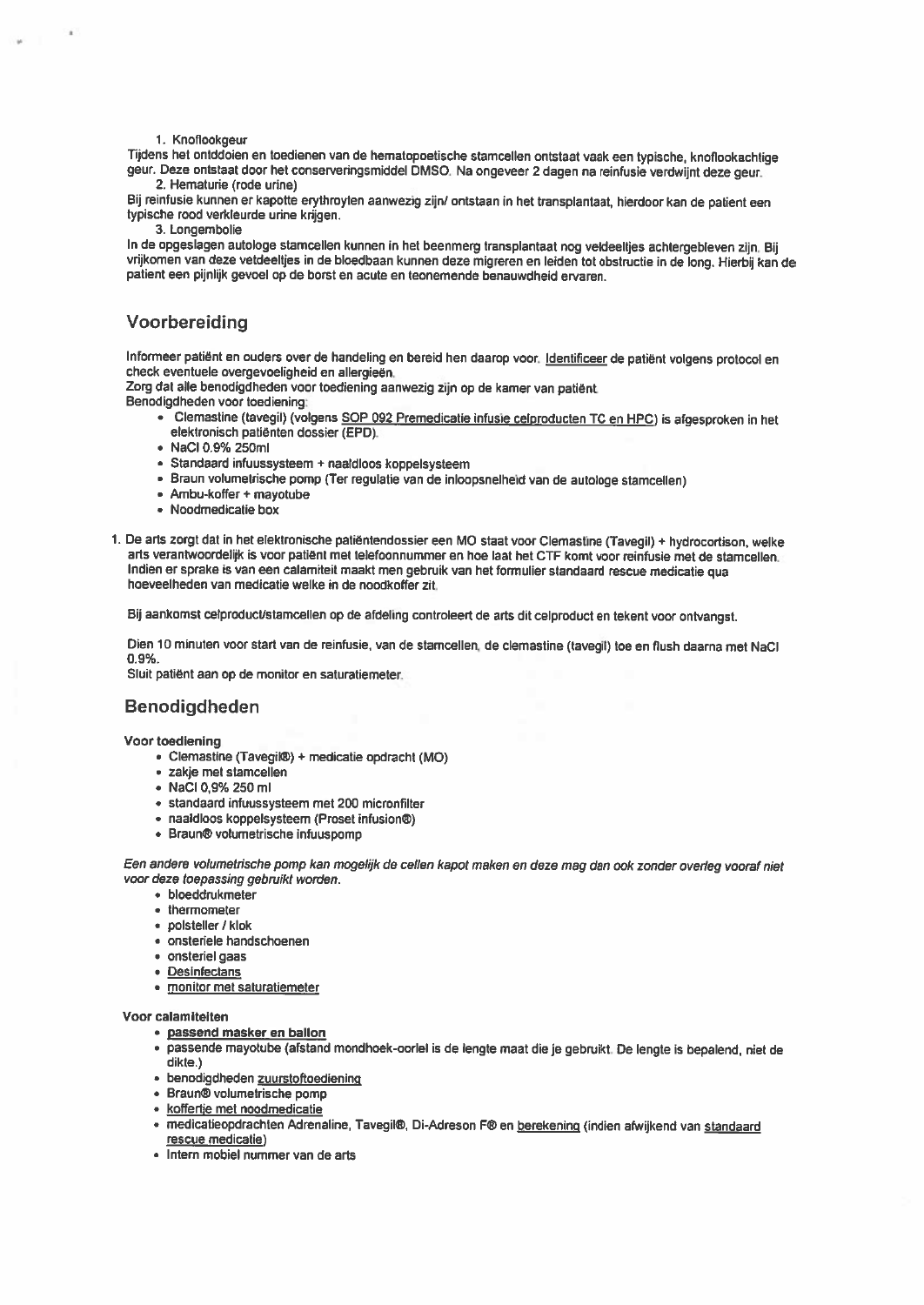## **Definities**

### Procedure

#### **Instructie**

Check bij patiënt en ouders of de gegeven informatie over de handeling begrepen is. Pas voor en na de handeling handenhygiëne toe. Maak gebruik van ARBO- en hygiëne adviezen, zie regels 1,2,3.

- 1e voorbereiding voor eerste stappen
- 1. Maak het infuussysteem gereed. Berekende infusie snelheid naar aanleiding van de hoeveelheid mililiters in de zak. De in DM50 opgeloste stamcellen worden altijd zo snel mogelijk gegeven en in ten hoogste 20 minuten. per zak worden toegediend. Stel de infuuspomp in; vul het systeem op maximale snelheid met 20m1. Stel hierna de berekende infuusstand in. Laat de infuusstand en de ingestelde tijd van de intuuspomp door een collega controleren.

 $k^2$ 

1ú

Check bij de patiënt samen met de arts of collega verpleegkundige of de toe te dienen stamcellen voor deze patiënt bestemd zijn.

Start met reinfusie, geef dit door aan de arts.

NB; Bij autologe stamcellen is geen ABO incompatibiliteit, daarom is het niet nodig om de eerste 10 minuten langzaam toe te dienen.

2. Als het zakje leeg is de pomp op pauze. Spoel het zakje daarna met NaCI 0.9% en laat dit restant daarna op dezelfde snelheid inlopen.

1 Na reinfusie van alle celproducten spoel het infuussysteem na met 35 ml NaCI 0.g% en koppel het systeem af.

4. De verpleegkundige doet op verschillende momenten tijdens de reinfusie controles bij de patiënt:

- -Controleer voor toediening de temperatuur, HF en RR
- -Blijf de eerste 10 minuten van de reinfusie bij de patiënt en observeer de HF, saturatie en AH op de monitor
- Controleer gedurende de reinfusie iedere 10 minuten de AH, Sa02, RR en HF
- -Controleer na toediening iedere 30 minuten de RR gedurende 3 uur na toediening

- Beoordeel de patient op klachten zoals beschreven hieronder (van hoofdpijn, darmkrampen, kortademigheid, hartritmestoornissen, hypertensie en benauwdheid). Neem bij klachten direct contact op met arts.

#### Nazorg

#### patiënt

Voer controles uit zoals in het protocol beschreven. Overleg bij hoge bloeddrukken met arts over eventueel toedienen van Lasix® of anti-hypertensiva.

### materialen

- Gebruikte materialen schoonmaken en opruimen volgens procedure inzameling afvalstoffen.
- Spoel het celproduct zakje en bied het de patiënt en de ouders aan als herinnering.
- Eventueel gebruikte materialen uit het noodmedicatiekoffertje aanvullen, dit laten controleren en koffertje opruimen.

## Verslaglegging

- Noteer controles en hoeveelheid infusievloeistof in het EPD.
- Beschrijf in het EPD hoe de toediening van de hematopoïetische stamcellen is verlopen.